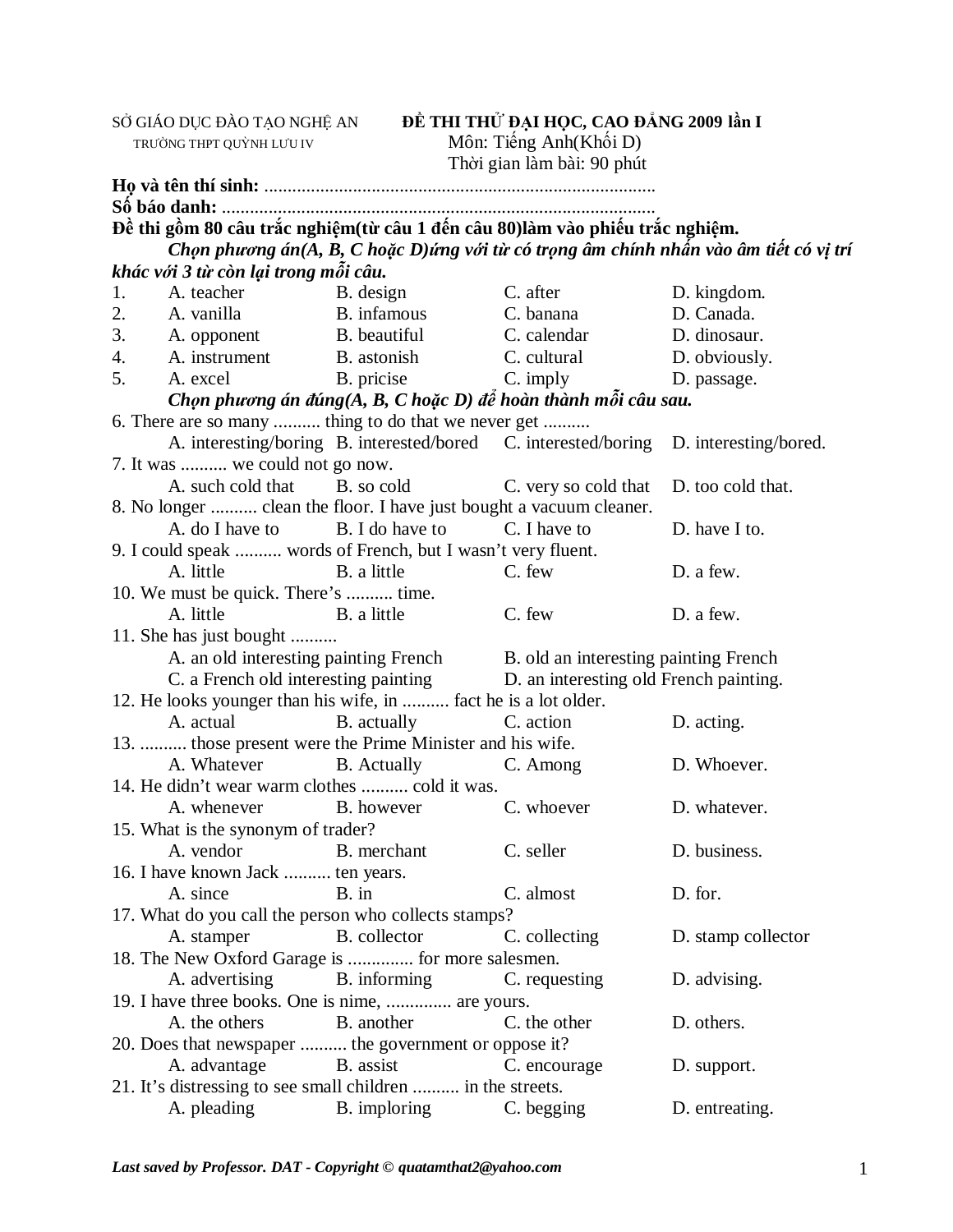22. Most of my friends are .......... reporters.

A. newspapers B. newspaper C. newspaper's D. newspapers'. 23. .......... I have a car, I prefer to travel by train. A. In spite of B. Despite C. Because D. Although. 24. There were many big tree, between me and the river and now they all fell down .......... into the

water.

A. each other B. one after another C. one another D. a lot.

25. Even though I hadn't spoken English for many years, I picked it .......... again after a few weeks.

A. on B. over C. up D. through. Đọc kỹ đoạn văn sau và chọn phương án đúng(A, B, C hoặc D)cho mỗi chỗ trống.

Water is our life source. It makes up 70 percent of  $(26)$ .......... bodies and the average person actually spends 18 months of his life (27).......... bath or shower.

But we are only now learning how to look (28).......... water. Acid rain (29).......... polluted as many as 18,000 lakes and our seas and rivers are polluted with waste products. It is now (30).......... expensive to try to repair the damage which has been done. We have some hope for future, though, (31).......... new sources of water have been discovered. People (32)........... in the Sahara Desert have (33).......... fish swimming in deep underground streams. Scientists also believe (34).......... is a huge lake underneath London. If we have (35).......... anything from our mistakes we try to keep these new areas of water clean.

| 26. | A. the      | B. their     | C. our     | D. these.  |
|-----|-------------|--------------|------------|------------|
| 27. | $A.$ in     | B. to        | C. on      | $D.$ at.   |
| 28. | A. over     | B. on        | C. after   | $D.$ to.   |
| 29. | A. will     | B. has       | C. would   | $D.$ is.   |
| 30. | A. very     | B. such      | C. more    | D. much.   |
| 31. | A. which    | B. because   | $C.$ so    | D. even.   |
| 32. | A. live     | B. living    | C. to live | D. lived.  |
| 33. | A. realized | B. put       | C. looked  | D. found.  |
| 34. | A. it       | B. here      | C. that    | D. there.  |
| 35. | A. taught   | B. practised | C. known   | D. learnt. |

Đọc kỹ đoạn văn sau và chọn phương án đúng(A, B, C hoặc D)cho mỗi chỗ trống.

 There's now increasing concern about the world's energy resources, particularly about those involving fossil (36).......... . In less than a hundred years we shall probably (37) ........... all the present (38)........... of oil and gas. The world's coal (39)........... should last longer but, once used, these can not be (40).......... .

It is important, therefore, that we should develope such (41).......... sources of energy as solar energy and nuclear energy as well as and wind  $(42)$ ......... (classed as  $(43)$ .......... energy). Until these energy (44)......... are widely used, it is important fer the developed countries to reduce energy (45)......... as much as possible.

| 36. | A. fuels       | B. powers      | C. forms      | D. energies.      |
|-----|----------------|----------------|---------------|-------------------|
| 37. | A. end         | B. complete    | C. total      | D. exhaust.       |
| 38. | A. findings    | B. productions | C. amounts    | D. sources.       |
| 39. | A. reserves    | B. stores      | C. mines      | D. contents.      |
| 40. | A. updated     | B. repeated    | C. renewed    | D. produced.      |
| 41. | A. traditional | B. alternative | C. surprising | D. revolutionary. |
| 42. | A. force       | B. strength    | C. power      | D. motion.        |
| 43. | A. repeatable  | B. continual   | C. renewable  | D. continuous.    |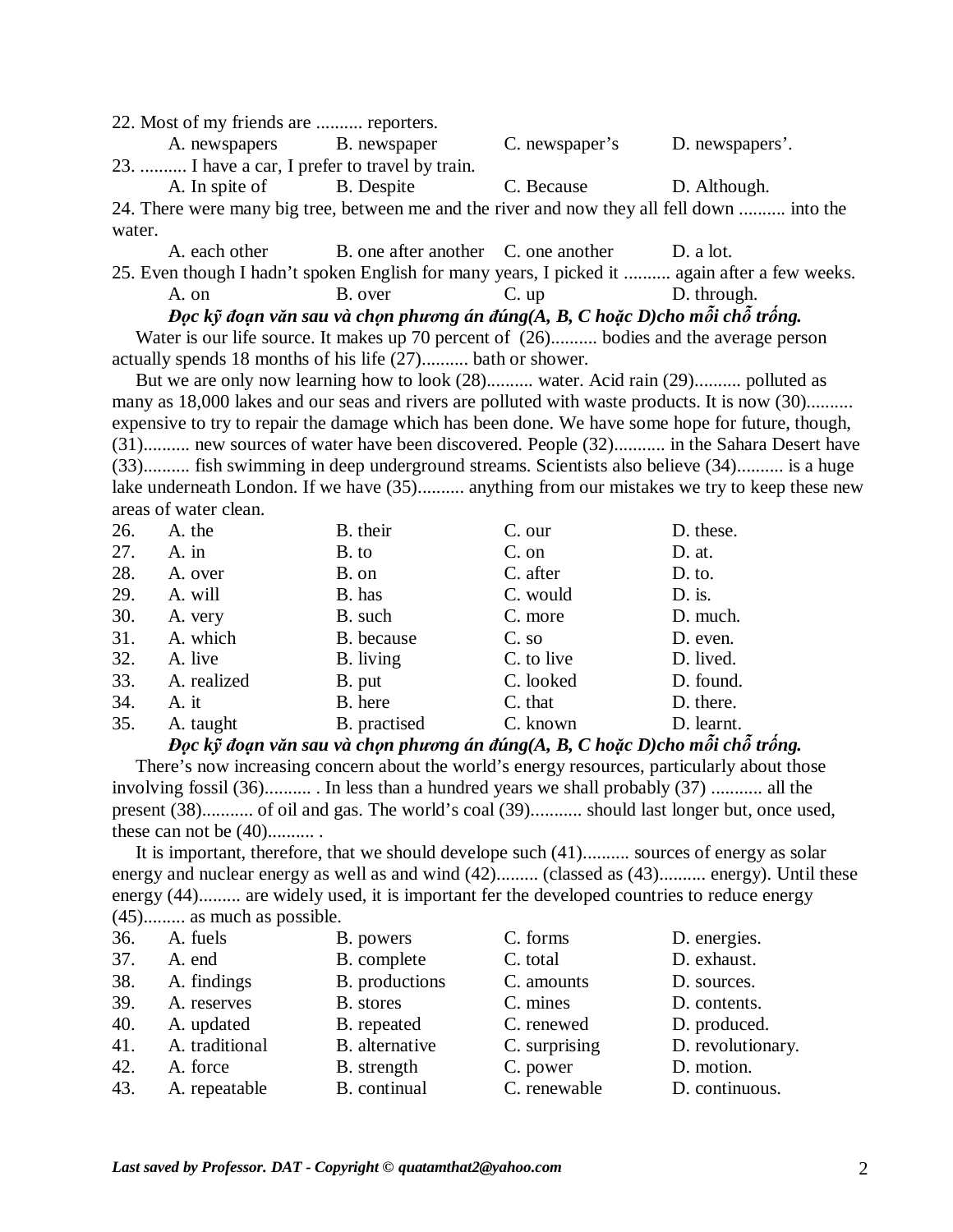44. A. goods B. supplies C. provisions D. materials.

45. A. exhaustion B. destruction C. waste D. consumption.

*Chọn phương án đúng(A, B, C hoặc D)cho mỗi câu sau:* 

46. "How are you?", he asked.

A. He asked me how are you B. He asked me how I am

47. "Where have you been?", he asked.

- 
- 

48. "What are you doing now?", he asked.

49. "Why did you come back?", he asked.

A. He asked me why I had come back B. He asked me why had I come back

50. "Are you glad to be back?", he asked.

B. He asked me if I am glad to be back D. He asked me are you glad to be back.

C. He asked me how was I D. He asked me how I was.

A. He asked me where had I been B. He asked me where have you been

B. He asked me where I had been D. He asked me where you had been.

A. He asked me what I am doing now B. He asked me what you were doing now

C. He asked me what was I doing now C. He asked me what I was doing now.

C. He asked me why did you come back C. He asked me why you had come back.

A. He asked me if I was glad to be back B. He asked me was I glad to be back

## Chon phương án đúng(A, B, C hoặc D)ứng với từ/cụm từ có gạch chân cần phải sửa để *các câu sau trở thành câu đúng.*

51. Fertilizers (A) are used (B) primarily to enrich (C) the soil and (D) increasing yield of crops.

52. Because (A) of the approaching (B) storm, the wind began (C) to blow and the sky became (D) dark as evening.

53. (A) Ours is among the (B) few schools in the country which (C) has been awarded the (D) status as a standard school.

54. When (A) it is frightened, for example, (B) by a storm, (C) dairy cows refuse (D) to give milk. 55. It (A) is said that Nobel felt very (B) badly about the application (C) of his invention (D) to the creation of weapons of war.

## Đọc kỹ đoạn văn sau và chọn phương án đúng(A, B, C hoặc D).

 Tsunami is a Japanese word which means harbour wave and is used as the scientific term for seismic sea wave generated by an undersea earthquake or possibly an undersea landslide or volcanic eruption. When the ocean floor is titled or offset during an earthquake, a set of waves is created similar to the concentric waves generated by an object dropped into the water. Most tsunami is originate along the Ring of Fire, a zone of volcanoes and seismic activity, 32,500 km long that encircles the Pacific Ocean. Since 1819, about 40 tsunamis have struck the Hawaiian Islands.

A tisunami can have wavelengths, or widths, of 100 to 200 km, and may travel hundreds of kilometres across the deep ocean, reaching speeds of about 725 to 800 kilometres an hour. Upon entering shallow coastal waters, the wave, which may have been only about half a metre high out at sea, suddenly grows rapidly. When the wave reaches the shore, it may be 15m high or more. Tsunamis have tremendous energy because of the great volume of water affected. They are capable of obliterating coastal settlements.

 Tsunamis should not be confused with storm surges, which are domes of water that rise underneath hurricanes or cyclones and cause extensive coastal flooding when the storms reach land. Storm surges are particularly devastating if they occur at high tide. A cyclone and accompanying storm surge killed an estimated 500,000 people in Bangladesh in 1970. The tsunami which struck south and southeast Asia in late 2004 killed over 200 thousand people.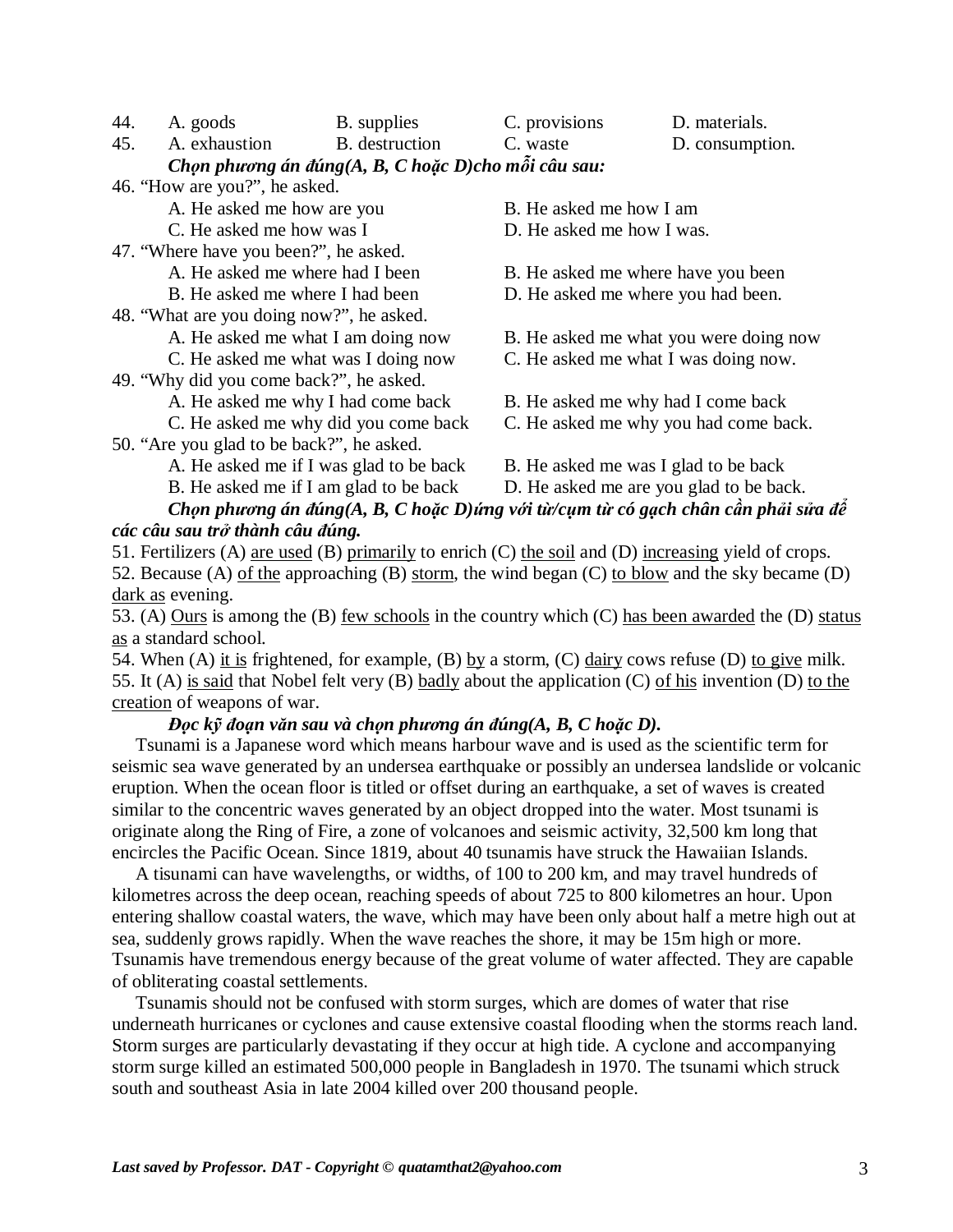| 56. Scientfically, tsunami is the term for                                                          |                                                                                      |
|-----------------------------------------------------------------------------------------------------|--------------------------------------------------------------------------------------|
| A. seismic sea wave                                                                                 | B. undersea earthquake                                                               |
| C. undersea landslide                                                                               | D. volcanvic eruption.                                                               |
| 57. What does the word concentric mean?                                                             |                                                                                      |
| A. Wavy                                                                                             | B. Having many centres                                                               |
| C. Hacing a common centres                                                                          | D. A ring.                                                                           |
| 58. Which of the following may be a reason for a tsunami?                                           |                                                                                      |
| A. An inactive volcano                                                                              | B. A landslide on the seashore                                                       |
| C. An undersea earthquake                                                                           | D. A storm.                                                                          |
| 59. What will happen when an object is dropped into the water?                                      |                                                                                      |
|                                                                                                     | A. Volcanic eruption may be a consequence B. Some concentric waves will be generated |
| C. There will be seismic activity                                                                   | D. Earthquake may happen.                                                            |
| 60. What is the zone of volcanoes and seismic activity in the world called?                         |                                                                                      |
| A. The concentric                                                                                   | B. The tsunami                                                                       |
| C. The Pacific Ocean                                                                                | D. The Ring of Fire.                                                                 |
| 61. What is the greatest speed of tsunamis travelling across the deep ocean?                        |                                                                                      |
| A. 200 kilometres an hour                                                                           | B. 700 kilometres an hour                                                            |
| C. 800 kilometres an hour                                                                           | D. 150,000 kilometres an hour.                                                       |
| 62. How high is the wave of the tsunami when it reaches the shore?                                  |                                                                                      |
| B. 200 metres<br>A. 100 metres                                                                      | C. Half a metre<br>D. Fifteen metres.                                                |
| 63. How are tsunamis capable of obliterating coastal settlements?                                   |                                                                                      |
| A. They have tremendous energy due to the great volume of water affected.                           |                                                                                      |
| B. They are a metre high or more.                                                                   |                                                                                      |
| C. They travel hundreds of kilometres.                                                              |                                                                                      |
| D. They can strike the shore fifteen metres high.                                                   |                                                                                      |
| 64. What killed an estimated 500,000 people in Bangladesh?                                          |                                                                                      |
| A. A tsunami                                                                                        | B. A cyclone and accompanying storm                                                  |
| C. A high tide                                                                                      | C. Flooding.                                                                         |
| 65. Which of the following is NOT true?                                                             |                                                                                      |
| A. Tsunamis only occur in Asia.                                                                     |                                                                                      |
| B. A cyclone along with storm surge happened in Asia in 1970.                                       |                                                                                      |
| C. Storm surges are domes of water rising underneath hurricanes or cyclones.                        |                                                                                      |
| D. Storm surges cause extensive coastal flooding.                                                   |                                                                                      |
| Đọc kỹ đoạn văn sau và chọn phương án đúng $(A, B, C \text{ ho }\xspace\bar{a}c D)$ .               |                                                                                      |
| Martin Luther King, Jr, is well known for his work in civil rights and for his many famous          |                                                                                      |
| speeches, among them his moving "I have a dream" speech. But fewer people know much about           |                                                                                      |
| King's childhood. MI, as he was called, was born in 1929 in Atlanta, Georgia, at the home of his    |                                                                                      |
| maternal grandfather. M.L.'s grandfather, the Reverend A.D. Williams, purchased their home on       |                                                                                      |
| Auburn Avenue in 1909, twenty years before M.L. was born. The Reverend Williams, an eloquent        |                                                                                      |
| speaker, played an important role in the community since so many people's lives centered around the |                                                                                      |
| church. He allowed his church and his home to be used as a meeting place for a number of            |                                                                                      |
| organizations dedicated to the education and social advancement of blacks. M.L. grew up in this     |                                                                                      |
| atmosphere, with his home being used as a community gathering place, and was no doubt influenced    |                                                                                      |
| by it.                                                                                              |                                                                                      |
|                                                                                                     |                                                                                      |

M.L's childhood was not especially **eventful**. His father was a minister and his mother was a musician. He was the second of three children, and he attended all-black schools in a black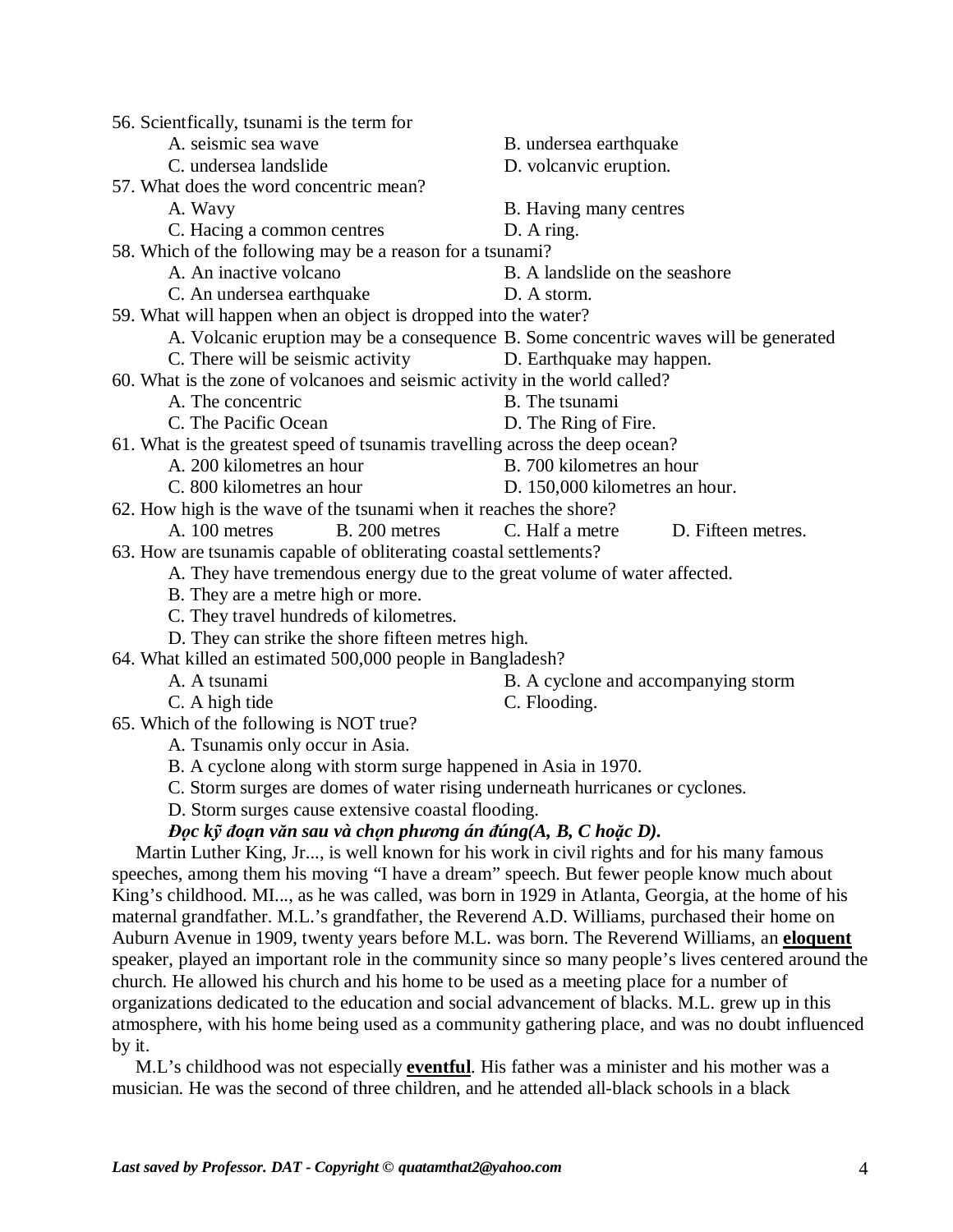neighbourhood. The neighbourhood was not poor, however. Auburn Avenue was the main artery through a prosperous neighbourhood that had come to symbolise achievement for Atlanta's black people. **It** was an area of banks, insurance companies, builders, jewelers, **tailors**, doctors, lawyers, and other black-owned or black-operated businesses and services. Even in the face of Atlanta's segregation, the district thrived. Dr. King never forgot the community spirit he had known as a child, nor did he forget the racial prejudice that was a **seemingly** insurmountable barrier that kept black Atlantans from mingling with whites.

66. According to the author, M.L. ....................

A. had a difficult childhood Atlanta B. grew up in a relatively rich area of

C. love to listen to his grandfather speak D. was a good musician as a child. 67. According to the author, King was influenced by ....................

A. his mother B. his speeches C. community spirit D. black lawyers. 68. The word *tailors* in line 15 describes people who are associated with which of the following trades?

A. shoe making B. garment making C. flower arranging D. book binding. 69. In line 15, the word *It* refers to which of the following?

A. segregation B. achievement C. neighbourhood D. services. 70. What is this passage mainly about?

A. Martin Luther King's childhood B. M.Us grandfather

C. the prejudice that existed in Atlanta D. The neighbourhood King grew up.

71. As used in line 18, which of the following is closest in meaning to the word *semmingly*? A. apparently B. inexplicably C. hastily D. inevitably.

72. As used in line 11, the word *eventful* is closest in meaning to which of the following? A. admirable B. valued C. emotional D. memorable.

73. Which lines best describes King's childhood? A. lines 9-11 B. lines 7-8 C. lines 11-14 D. lines 5-6.

74. The word *eloquent* in line 5 means most nearly .................... . A. fascinating B. romantic C. powerful D. active.

75. According to the author, blacks in King's neighbourhood were involved in all following businesses and services EXCEPT:

A. law B. medicine C. banking D. dentistry.

Chon phương án đúng(A, B, C hoặc D) ứng với câu có nghĩa gần nhất với mỗi câu cho

76. *The police questioned two men but neither of them could speak English.*

A. The police questioned two Englishmen in English.

B. The police questioned two men who could not speak English.

C. Neither of the Englishmen was questioned by the police.

D. Either of the men could answer the police questions in English.

77. *I used to work as a telephone operator.*

*sẵn.* 

A. I am used to working as a telephonist. B. I worked as a telephone operator and I am.

C. I no longer work as a telephone operator. D. Working as a telephone operator is useful.

78. *I was astonished that she didn't pass her exam.*

A. That she failed in her exam astonished me.

B. I was astonished that her exam is not over.

C. I was astonished that she did pass her exam.

D. She didn't pass her exam, which astonished her.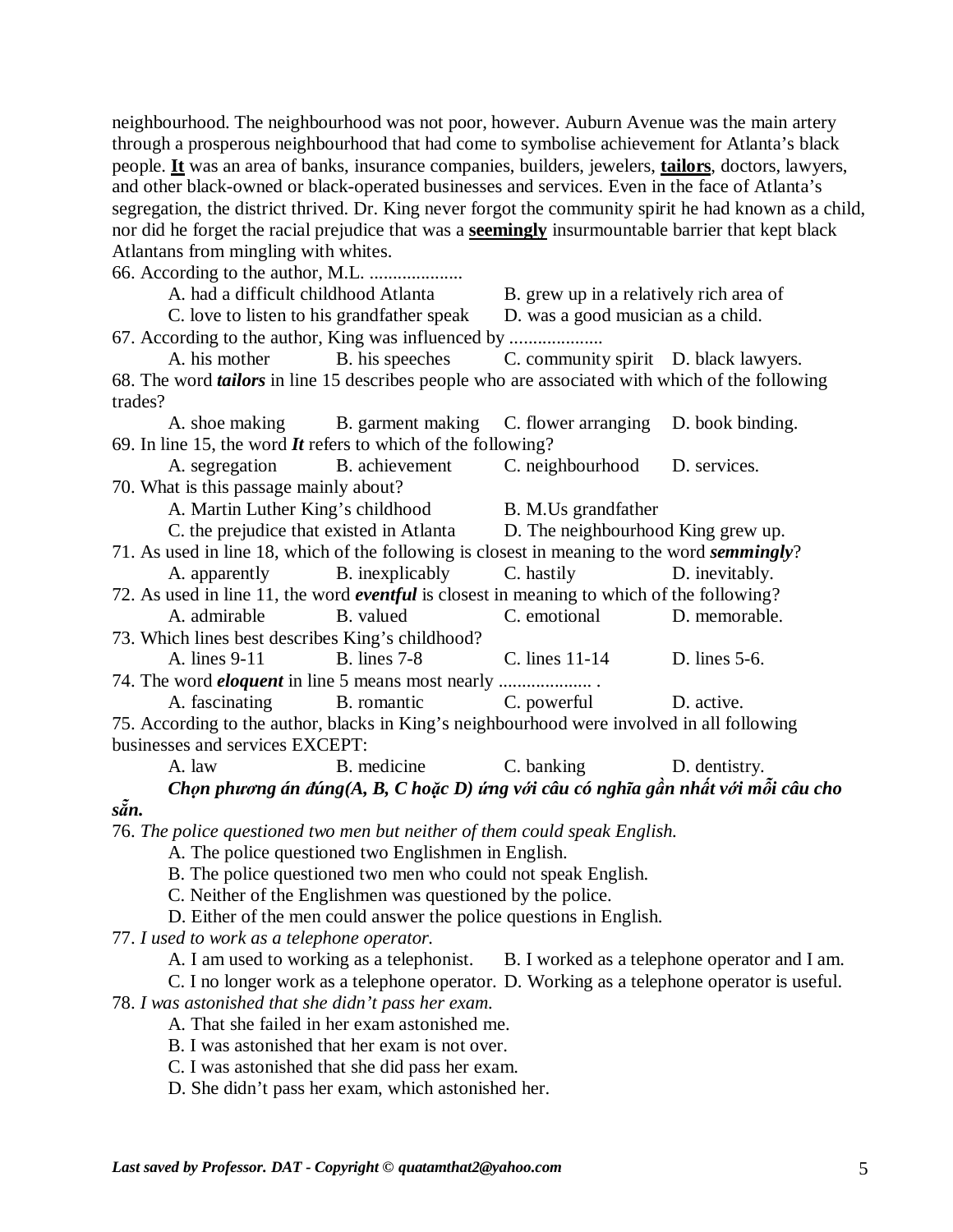79. *The trip was boring but we enjoyed it a lot.* 

- A. We enjoyed boring trips.<br>
B. We are bored with the trip.<br>
D. We liked the trip very much bored us.<br>
D. We liked the trip very much
	- D. We liked the trip very much eventhough it was boring.

## 80. *I can't stand this weather. It's getting worse and worse.*<br>A. The weather is making me worse. B. The

B. The weather is not better but i can stand it.

C. I can't bear this bad weather any more. D. I can't stand up in this bad weather.

------- HẾT -------